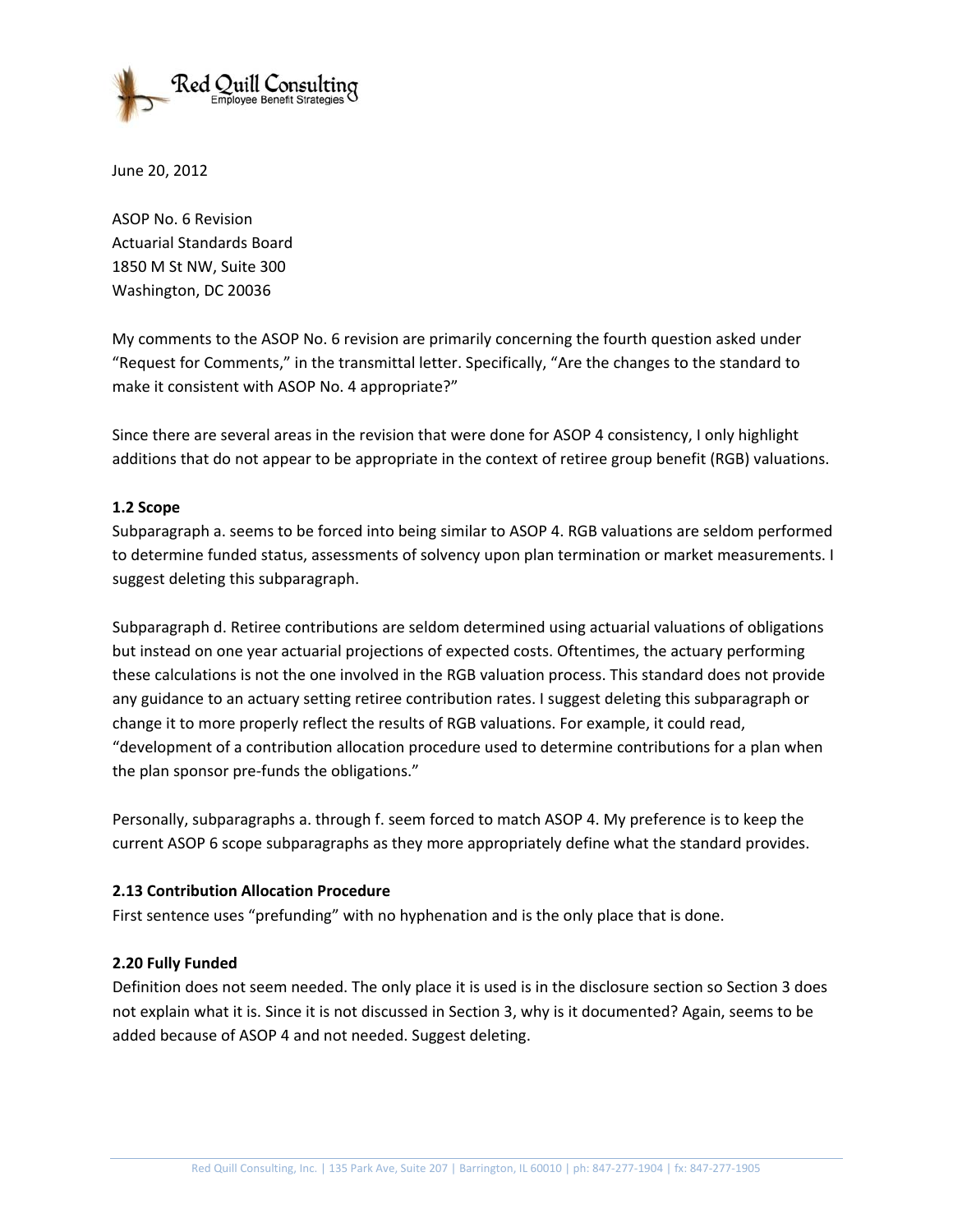ASB No. 6 Revision June 20, 2012 Page 2

#### **2.21 Funded Status**

This definition also seems somewhat forced to fit ASOP 4 and not pertinent to RGB valuations. The disclosure requirements referred to in this definition are particularly strange to RGB valuations. I suggest deleting this definition as well as the disclosure requirements.

## **3.11 Types of Actuarial Present Values**

This entire paragraph does not seem appropriate in a standard on valuing retiree group benefits. All of the language used is relative to pension plan valuations and serves absolutely no purpose in this standard. I suggest deleting the whole paragraph.

# **3.14 Measuring the Value of Accrued or Vested Benefits**

This paragraph must definitely be removed for several reasons. Retiree group benefits never use the term "vested" and generally, there is no concept of "accrued" benefits. Perhaps a benefit that is based on service may appear to have an accrued benefit but they can be eliminated at any time in the future so they do not have the same meaning as they do for pension plans. More importantly, in conversations with several ERISA attorneys, they all expressed concern that including this paragraph in an actuarial standard will allow plaintiff's bar to point to it to support their argument that retiree group benefits can be viewed as vested because actuaries "may measure the value of … vested benefits." This entire paragraph should be deleted as it is not pertinent to RGB and appears to only be included to match ASOP 4 language (word for word, from ASOP 4, paragraph 3.10).

## **3.16 Actuarial Cost Method**

This paragraph is slightly different than ASOP 4 which makes sense due to differences in benefits. Subparagraph b. seems overly restrictive in that it suggests that normal costs should only be set relative to compensation or service. In some cases, it may be appropriate to match the way plan sponsor subsidies are set. For example, if the subsidies are 2% of cost for ages 40 to 50 and 4% for ages 50 to 60, it may make sense to allocate costs over the service periods up to those 20 years and a higher allocation in the last ten years. The actuary should be allowed to make such a decision.

Paragraph c. appears to be a carryover from pension plan valuations as RGB expenses are almost always included in the claim costs. RGB expenses are never (a dangerous term to use but probably appropriate in this context) considered an adjustment to the investment return assumption. I would suggest deleting the last two sentences and replacing with an example that is more prevalent in how expenses are handled in an RGB valuation such as, "For example, expenses are typically included in the claim cost assumption." Keep in mind that expenses for RGB valuations are typically the costs to administer a health plan benefit and not to manage assets.

Is Paragraph d. needed? It basically states an actuarial tautology that is taught in exams.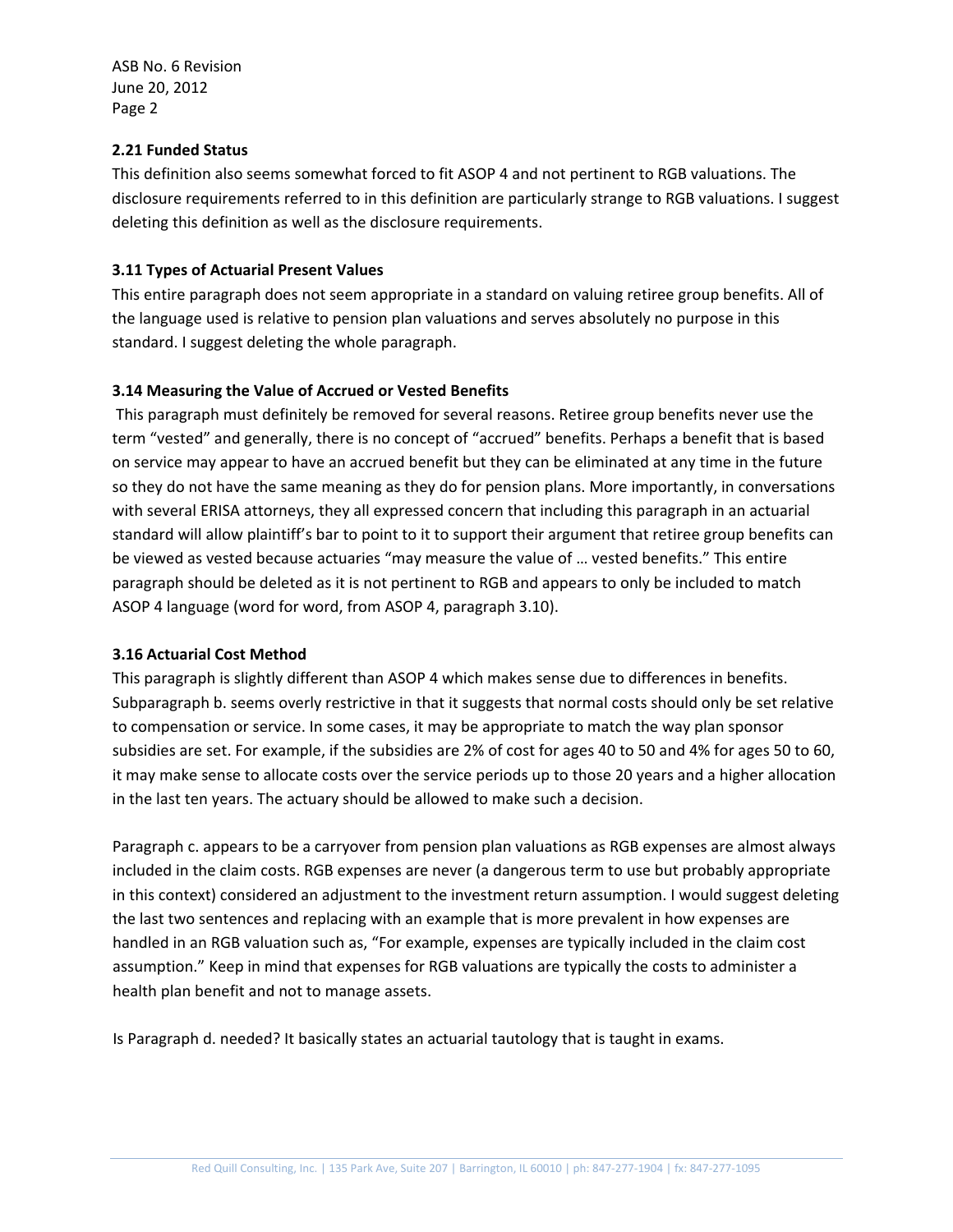ASB No. 6 Revision June 20, 2012 Page 3

## **3.17 Allocation Procedure**

The term "principal" is first used in this paragraph. It appears to denote "intended user" to use the terms of ASOP 41. However, in subparagraph 3.17.1.b, it appears to be used as synonymously as "owner." The final use of the term is found in 4.1.x where again it is used as intended user. The term is not defined. I suggest changing the first and third uses to "intended user" to match ASOP 41. For 3.17.1.b, I suggest changing to, "using the aggregate funding method for a plan covering the owner and two employees, in which the owner is near retirement and the other employees are relatively young; and"

Aside from above, this whole paragraph appears to be more applicable to pension plans and is in fact a word for word copy of ASOP 4, paragraph 3.13. Subparagraphs 3.17.2 through 3.17.5, in particular, seem inappropriate for ASOP 6. I suggest retaining the current paragraph 3.9 for this whole paragraph 3.17.

# **4.1 Communication Requirements**

Subparagraph 4.1.l. is not required if paragraph 3.11 is deleted as suggested above.

Subparagraph 4.1.m. seems to be more applicable to pension plan valuations than RGB valuations. This is mostly due to the parenthetical example so to improve; I would suggest deleting the parenthetical.

Subparagraph 4.1.p. should be deleted.

Most RGB programs are unfunded so I assume to satisfy subparagraph 4.1.q., that all reports must disclose the fact that the funded status of the plan is zero. Or, for unfunded plans, does anything need to be disclosed. This section needs to be clarified. Perhaps subparagraphs q. and r. could be combined to something like,

"if the plan is funded, the funded status.

- 1. funded status based on the market value of assets if the above funded status is not based on market value of assets.
- 2. funded status based on an immediate gain actuarial cost method if the above funded status is based on a spread gain actuarial cost method. The immediate gain actuarial method used for this purpose should be disclosed in accordance with section 4.1(m);"

Subparagraph 4.1.s. does not seem needed. Suggest deleting.